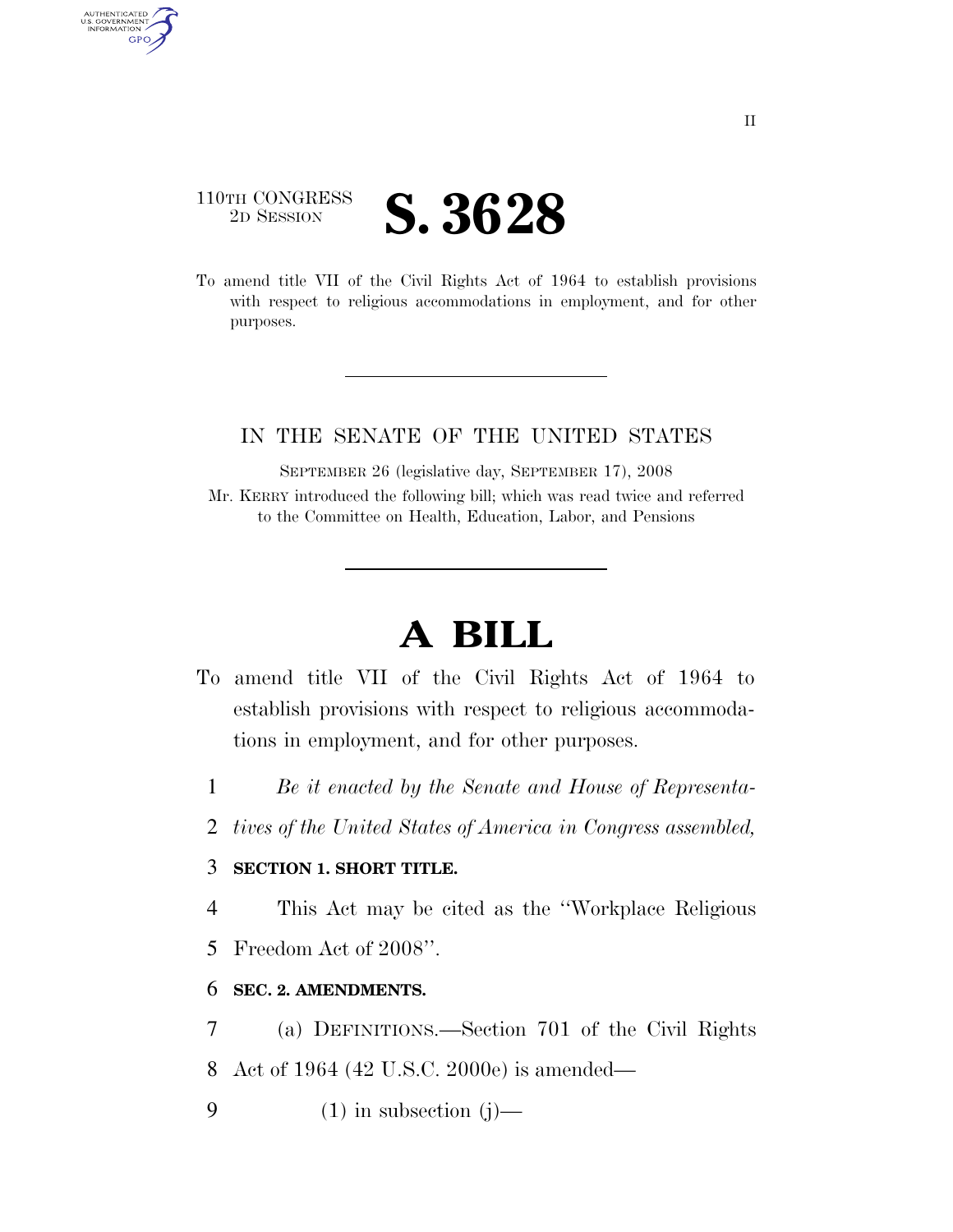| $\mathbf{1}$   | (A) by inserting " $(1)$ " after " $(j)$ "; and              |
|----------------|--------------------------------------------------------------|
| $\overline{2}$ | (B) by adding at the end the following:                      |
| 3              | "(2) For purposes of paragraph $(1)$ , the practice of       |
| $\overline{4}$ | wearing religious clothing or a religious hairstyle, or of   |
| 5              | taking time off for a religious reason, imposes an undue     |
| 6              | hardship on the conduct of the employer's business in ac-    |
| 7              | commodating such practice only if the accommodation im-      |
| 8              | poses a significant difficulty or expense on the conduct of  |
| 9              | the employer's business when considered in light of factors  |
| 10             | set forth in section $101(10)(B)$ of the Americans with Dis- |
| 11             | abilities Act of 1990 (42 U.S.C. 12111(10)(B))."; and        |
| 12             | $(2)$ by adding at the end the following:                    |
| 13             | $``(o)(1)$ The term 'taking time off for a religious rea-    |
| 14             | son' means taking time off for a holy day or to participate  |
| 15             | in a religious observance.                                   |
| 16             | $"(2)$ The term 'wearing religious clothing or a reli-       |
| 17             | gious hairstyle' means—                                      |
| 18             | "(A) wearing religious apparel (as defined in                |
| 19             | section 774 of title 10, United States Code);                |
| 20             | "(B) wearing jewelry or other ornament as a                  |
| 21             | religious practice or an expression of religious belief;     |
| 22             | "(C) carrying a symbolic object as required by               |
| 23             | religious observance; or                                     |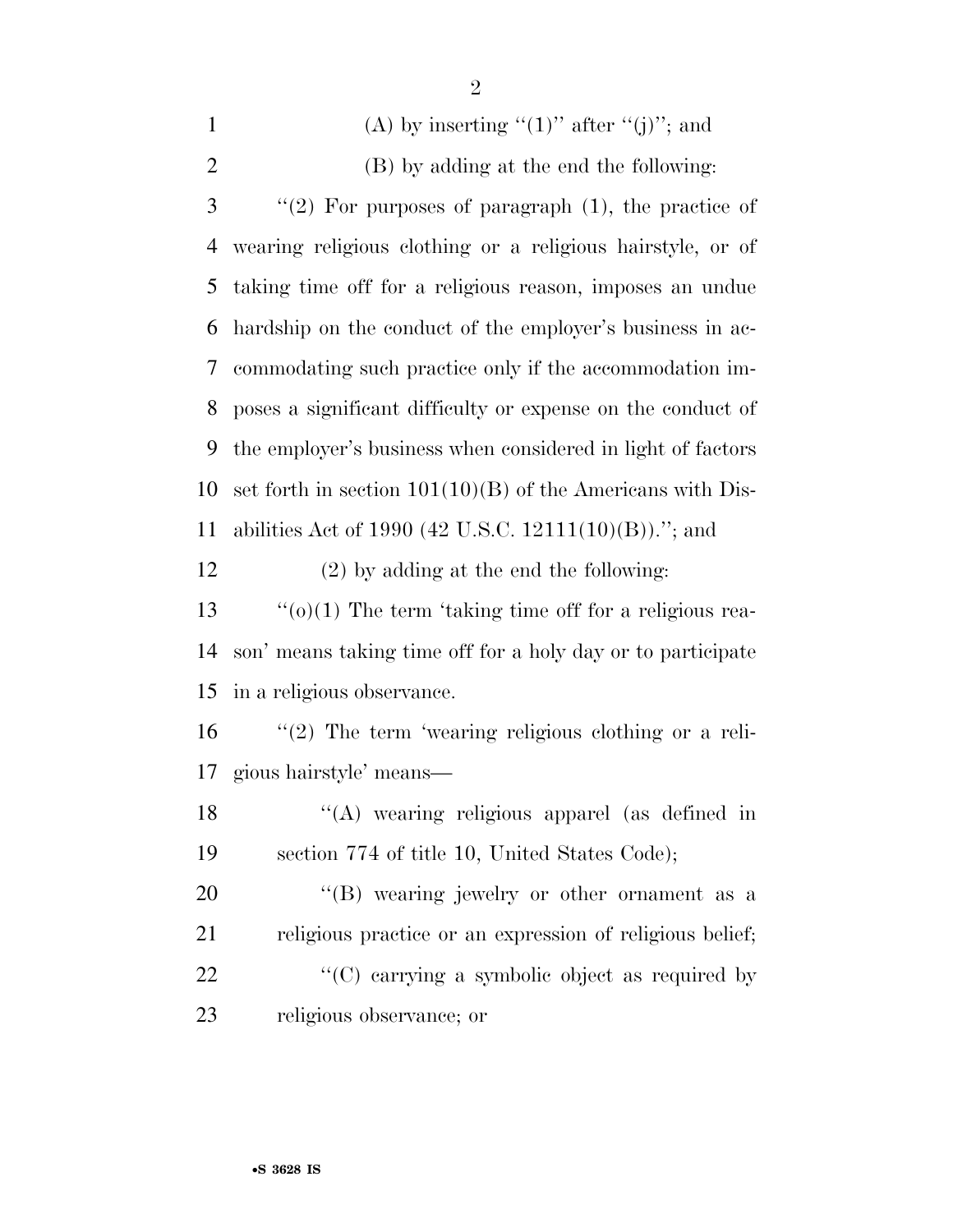1 ''(D) adopting the presence, absence, or style of a person's hair or beard as a religious practice or an expression of religious belief.''.

## **SEC. 3. EFFECTIVE DATE; APPLICATION OF AMENDMENTS; SEVERABILITY.**

 (a) EFFECTIVE DATE.—Except as provided in sub- section (b), this Act and the amendments made by section 2 take effect on the date of enactment of this Act.

 (b) APPLICATION OF AMENDMENTS.—This Act and the amendments made by section 2 do not apply with re- spect to conduct occurring before the date of enactment of this Act.

(c) SEVERABILITY.—

 (1) IN GENERAL.—If any provision of an amendment made by this Act, or any application of such provision to any person or circumstance, is held to be unconstitutional, the remainder of the amend- ments made by this Act and the application of the provision to any other person or circumstance shall not be affected.

 (2) DEFINITION OF RELIGION.—If, in the course of determining a claim brought under title VII of the Civil Rights Act of 1964 (42 U.S.C. 2000e et seq.), a court holds that the application of the provision described in paragraph (1) to a person